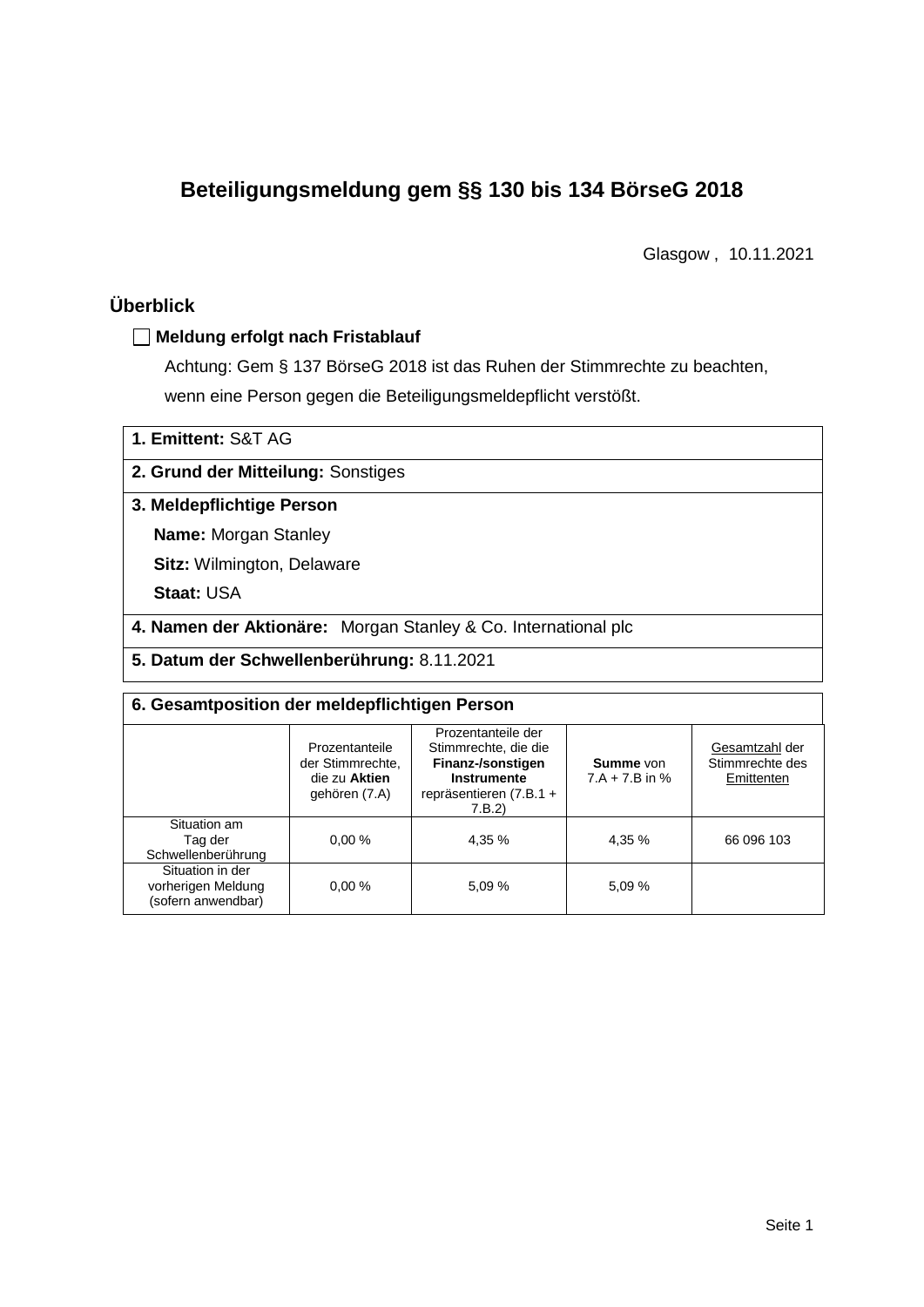# **Details**

# **7. Details über die gehaltenen Instrumente am Tag der Berührung der Schwelle:**

| A: Stimmrechte, die zu Aktien gehören |                                                              |                        |                                    |                                    |  |  |
|---------------------------------------|--------------------------------------------------------------|------------------------|------------------------------------|------------------------------------|--|--|
|                                       |                                                              | Anzahl der Stimmrechte | Prozentanteil der Stimmrechte      |                                    |  |  |
|                                       | <b>ISIN der Aktien</b><br>Direkt<br>$(S$ 130 BörseG<br>2018) |                        | Direkt<br>$(S$ 130 BörseG<br>2018) | Indirekt<br>(§ 133 BörseG<br>2018) |  |  |
| AT0000A0E9W5                          |                                                              | 990                    | 0.00%                              | 0.00%                              |  |  |
| Subsumme A                            |                                                              | 990                    |                                    | 0.00%                              |  |  |

| B 1: Finanzinstrumente / sonstige Instrumente gem § 131 Abs 1 Z 1 BörseG 2018 |                                                         |                                  |             |        |
|-------------------------------------------------------------------------------|---------------------------------------------------------|----------------------------------|-------------|--------|
| Art des Instruments                                                           | Anzahl der Stimmrechte<br>die erworben werden<br>können | Prozentanteil der<br>Stimmrechte |             |        |
| Right of recall over<br>securities lending<br>agreements                      | at any time                                             | at any time                      | 2 2 3 7 2 5 | 3.38%  |
|                                                                               |                                                         | Subsumme B.1                     | 2 235 725   | 3.38 % |

| B 2: Finanzinstrumente / sonstige Instrumente gem § 131 Abs 1 Z 2 BörseG 2018 |                                     |                |                                    |                           |                                     |
|-------------------------------------------------------------------------------|-------------------------------------|----------------|------------------------------------|---------------------------|-------------------------------------|
| Art des<br>Instruments                                                        | Verfalldatum                        | Ausübungsfrist | Physisches oder<br>Cash Settlement | Anzahl der<br>Stimmrechte | Prozentanteil<br>der<br>Stimmrechte |
| <b>Equity Swap</b>                                                            | From<br>21.01.2022 to<br>15.09.2025 | at any time    | Cash                               | 637 661                   | 0.96%                               |
| <b>Retail Structured</b><br>Product                                           | 06.08.2068                          | at any time    | Cash                               | 45                        | 0.00%                               |
|                                                                               |                                     |                | Subsumme B.2                       | 637 706                   | 0.96%                               |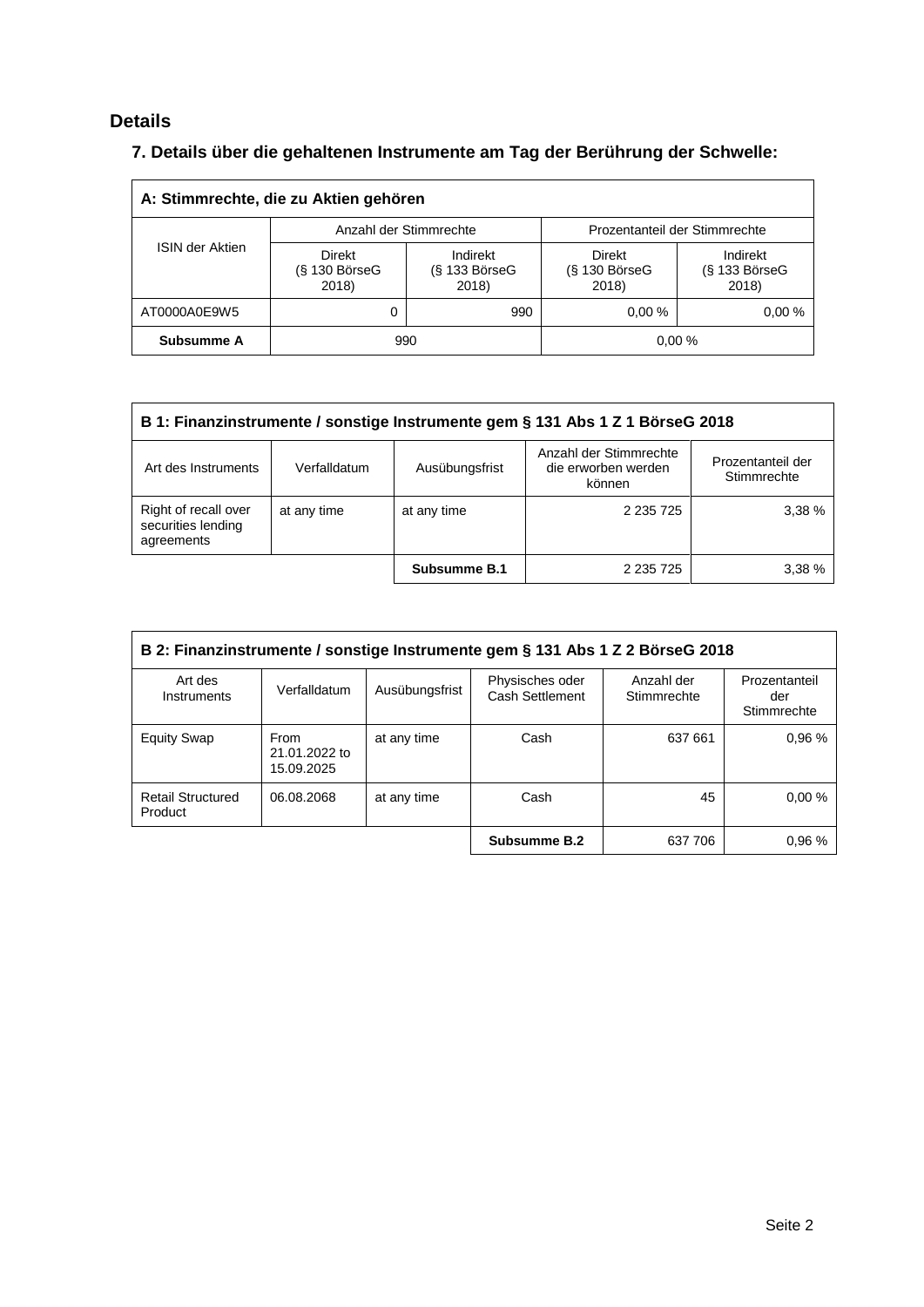### **8. Information in Bezug auf die meldepflichtige Person:**

Die meldepflichtige Person (Punkt 3) wird nicht von einer natürlichen/juristischen Person kontrolliert und kontrolliert auch keine andere Person, die direkt oder indirekt Instrumente am Emittenten hält.

 $\boxtimes$  Volle Kette der kontrollierten Unternehmen, über die die Stimmrechte und/oder Finanz-/sonstigen Instrumente gehalten werden, beginnend mit der obersten kontrollierenden natürlichen oder juristischen Person:

| Ziffer         | <b>Name</b>                                            | Direkt kontrolliert<br>durch Ziffer | Direkt gehaltene<br>Stimmrechte in<br>Aktien $(\%)$ | Direkt gehaltene<br>Finanz-<br>/sonstige<br>Instrumente (%) | Total von beiden<br>$(\%)$ |
|----------------|--------------------------------------------------------|-------------------------------------|-----------------------------------------------------|-------------------------------------------------------------|----------------------------|
| $\mathbf{1}$   | <b>Morgan Stanley</b>                                  |                                     |                                                     |                                                             |                            |
| $\overline{c}$ | Morgan Stanley<br>Capital<br>Management,<br><b>LLC</b> | 1                                   |                                                     |                                                             |                            |
| $\mathbf{3}$   | <b>Morgan Stanley</b><br>Domestic<br>Holdings, Inc.    | $\overline{2}$                      |                                                     |                                                             |                            |
| $\overline{4}$ | Morgan Stanley<br>& Co. LLC                            | 3                                   | 0,00 %                                              | 2,06 %                                                      | 2,06 %                     |
| 5              | Prime Dealer<br>Services Corp.                         | $\overline{\mathbf{4}}$             | 0.00%                                               | 0,02%                                                       | 0,02%                      |
| 6              | Morgan Stanley<br>International<br>Holdings Inc.       | 1                                   |                                                     |                                                             |                            |
| $\overline{7}$ | Morgan Stanley<br>International<br>Limited             | 6                                   |                                                     |                                                             |                            |
| 8              | Morgan Stanley<br>Investments<br>(UK)                  | 7                                   |                                                     |                                                             |                            |
| 9              | <b>Morgan Stanley</b><br>& Co.<br>International plc    | 8                                   | 0,00%                                               | 2,20 %                                                      | 2,20 %                     |
| 10             | Morgan Stanley<br>Capital Services<br><b>LLC</b>       | 3                                   | 0.00%                                               | 0.07%                                                       | 0.07%                      |
|                |                                                        |                                     |                                                     |                                                             |                            |

#### **9. Im Falle von Stimmrechtsvollmacht**

Datum der Hauptversammlung: -

Stimmrechtsanteil nach der Hauptversammlung: - entspricht - Stimmrechten

### **10. Sonstige Kommentare:**

The notification was triggered as a result of an exercise of a right of recall over securities lending agreements

Glasgow am 10.11.2021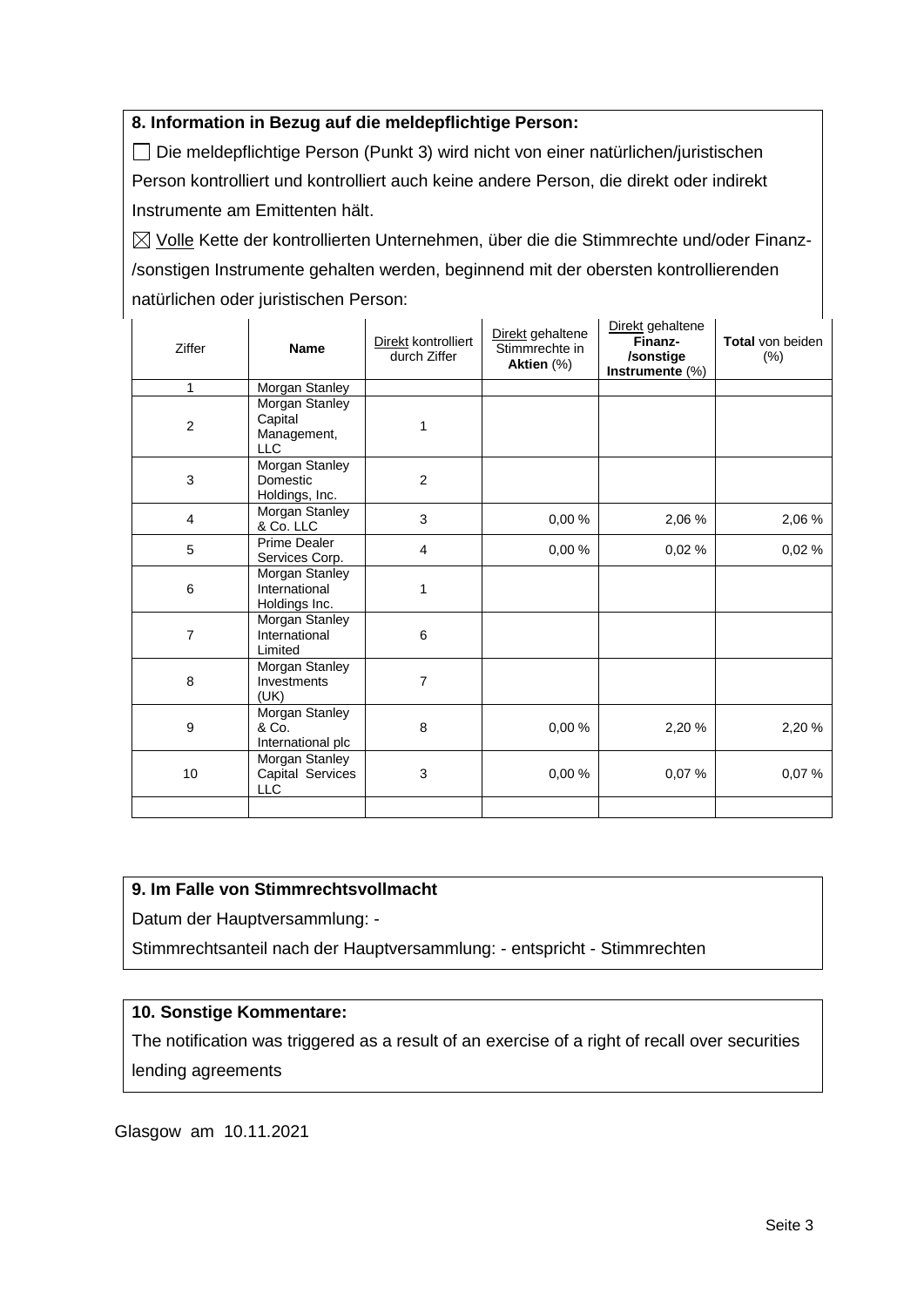# **Major holdings notification pursuant to Sec. 130 to 134 BörseG 2018**

Glasgow , 10.11.2021

### **Overview**

#### **Notification made after deadline**

Caution: In case of violations of major holdings notification rules, please pay attention to Section 137 BörseG 2018 (Suspension of voting rights)

| 1. Issuer: S&T AG |  |
|-------------------|--|
|                   |  |

#### **2. Reason for the notification:** Other

#### **3. Person subject to notification obligation**

**Name:** Morgan Stanley

**City:** Wilmington, Delaware

**Country:** USA

**4. Name of shareholder(s):** Morgan Stanley & Co. International plc

**5. Date on which the threshold was crossed or reached:** 8.11.2021

### **6. Total positions**

|                                                                                | % of voting rights<br>attached to<br>shares $(7.A)$ | % of voting rights<br>through<br>financial/other<br>instruments $(7.B.1 +$<br>7.B.2 | <b>Total</b> of both in %<br>$(7.A + 7.B)$ | Total number of<br>voting rights of<br>issuer |  |  |
|--------------------------------------------------------------------------------|-----------------------------------------------------|-------------------------------------------------------------------------------------|--------------------------------------------|-----------------------------------------------|--|--|
| Resulting situation on the<br>date on which threshold<br>was crossed / reached | 0.00%                                               | 4.35 %                                                                              | 4.35 %                                     | 66 096 103                                    |  |  |
| Position of previous<br>notification (if applicable)                           | 0.00%                                               | 5.09 %                                                                              | 5.09%                                      |                                               |  |  |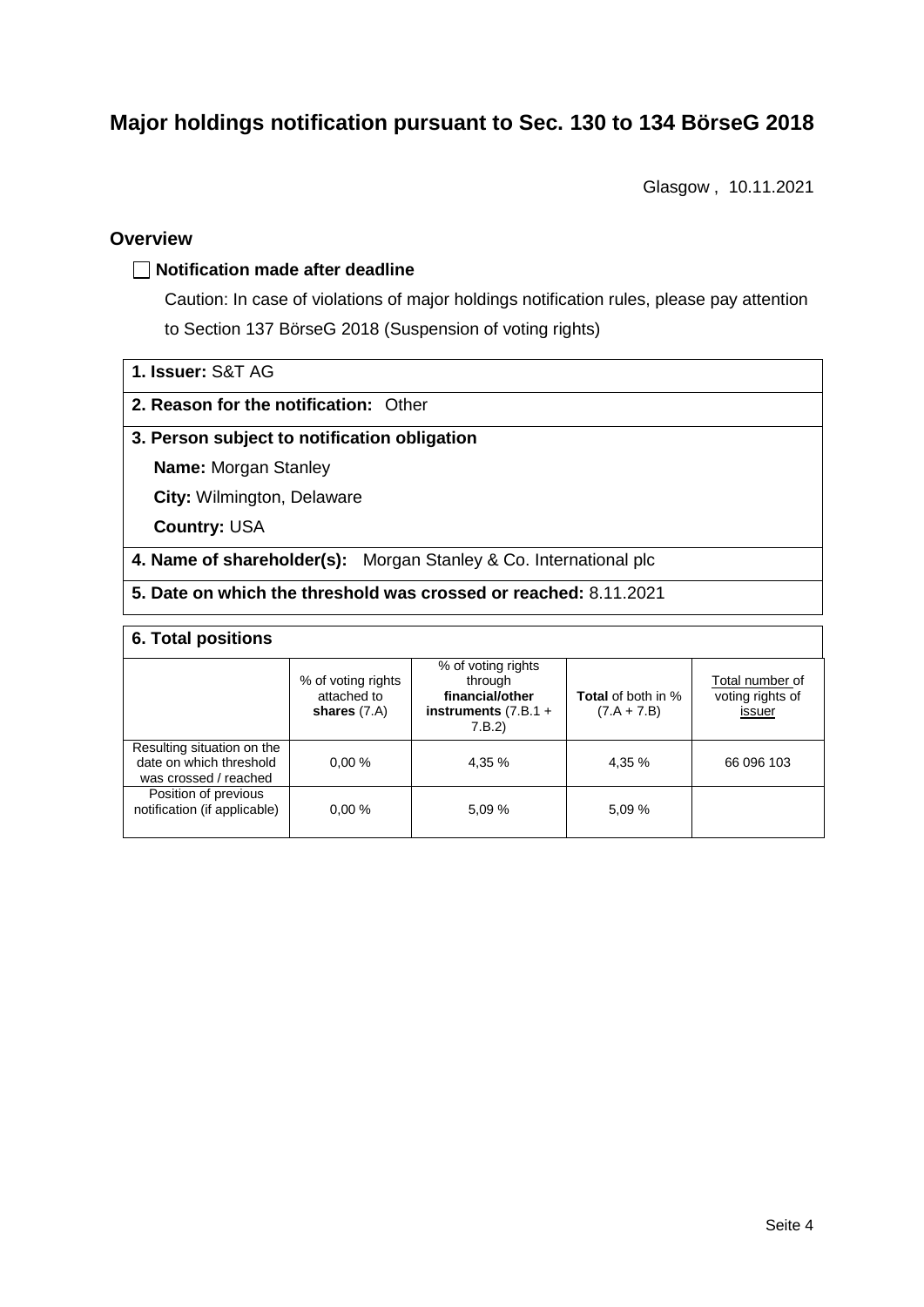## **Details**

## **7. Notified details of the resulting situation:**

| A: Voting rights attached to shares |                                    |                                      |                                    |                                      |  |
|-------------------------------------|------------------------------------|--------------------------------------|------------------------------------|--------------------------------------|--|
|                                     | Number of voting rights            |                                      | % of voting rights                 |                                      |  |
| <b>ISIN Code</b>                    | Direct<br>(Sec 130 BörseG<br>2018) | Indirect<br>(Sec 133 BörseG<br>2018) | Direct<br>(Sec 130 BörseG<br>2018) | Indirect<br>(Sec 133 BörseG<br>2018) |  |
| AT0000A0E9W5                        | 0                                  | 990                                  | 0.00%                              | 0.00%                                |  |
| <b>SUBTOTAL A</b>                   | 990                                |                                      |                                    | 0.00%                                |  |

| B 1: Financial / Other Instruments pursuant to Sec. 131 para. 1 No. 1 BörseG 2018                                                                                             |             |                     |             |        |  |  |
|-------------------------------------------------------------------------------------------------------------------------------------------------------------------------------|-------------|---------------------|-------------|--------|--|--|
| Number of voting<br>rights that may be<br>Type of instrument<br>Exercise Period<br><b>Expiration Date</b><br>% of voting rights<br>acquired if the<br>instrument is exercised |             |                     |             |        |  |  |
| Right of recall over<br>securities lending<br>agreements                                                                                                                      | at any time | at any time         | 2 2 3 7 2 5 | 3,38 % |  |  |
|                                                                                                                                                                               |             | <b>SUBTOTAL B.1</b> | 2 2 3 7 2 5 | 3,38 % |  |  |

| B 2: Financial / Other Instruments pursuant to Sec. 131 para. 1 No. 2 BörseG 2018 |                                     |                    |                               |                            |                       |
|-----------------------------------------------------------------------------------|-------------------------------------|--------------------|-------------------------------|----------------------------|-----------------------|
| Type of instrument                                                                | Expiration<br>Date                  | Exercise<br>Period | Physical /<br>Cash Settlement | Number of<br>voting rights | % of voting<br>rights |
| <b>Equity Swap</b>                                                                | From<br>21.01.2022 to<br>15.09.2025 | at any time        | Cash                          | 637 661                    | 0.96%                 |
| <b>Retail Structured</b><br>Product                                               | 06.08.2068                          | at any time        | Cash                          | 45                         | 0.00%                 |
|                                                                                   |                                     |                    | <b>SUBTOTAL B.2</b>           | 637 706                    | 0.96 %                |